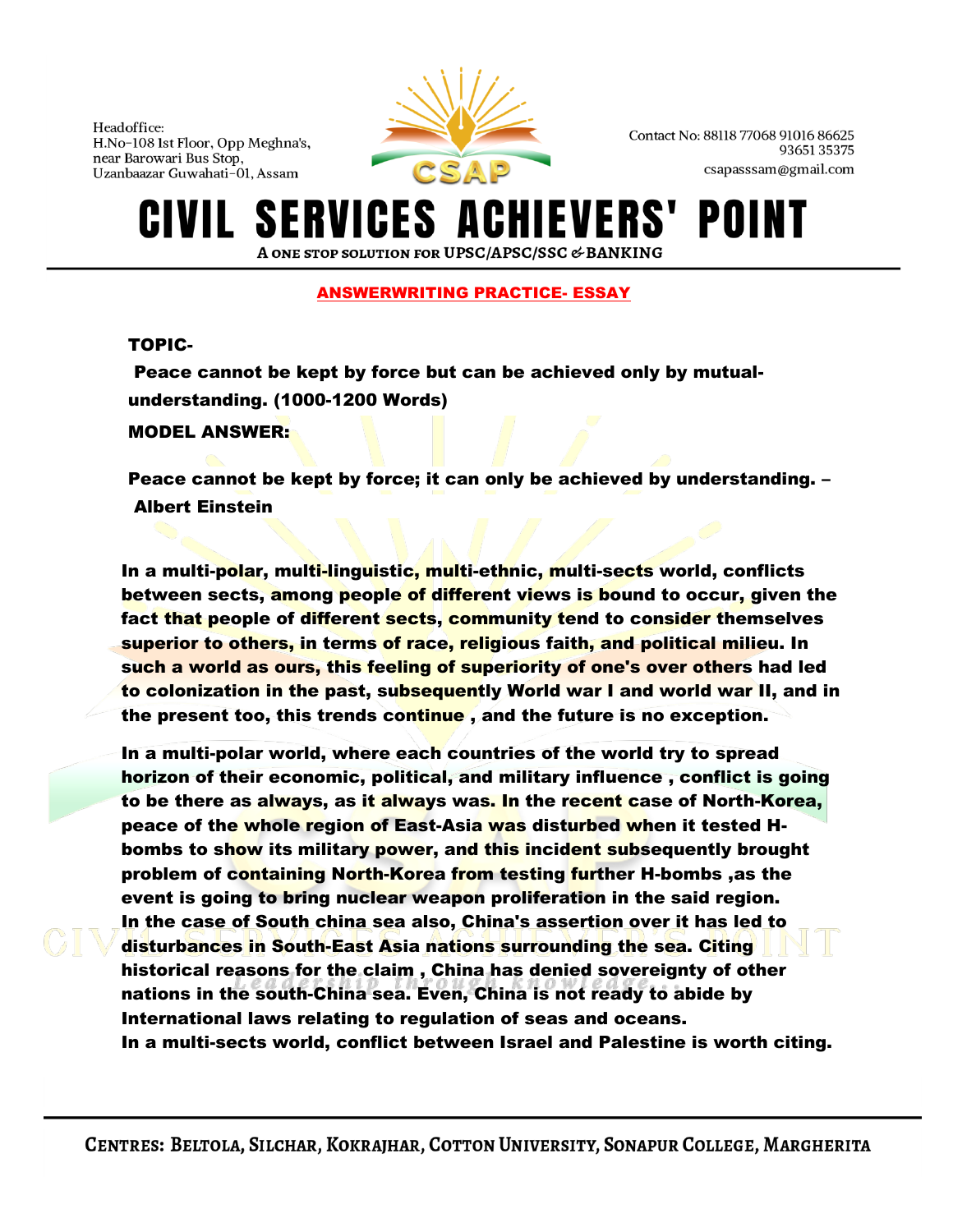

Contact No: 88118 77068 91016 86625 9365135375 csapasssam@gmail.com

**SERVICES A** CIVIL HIEVERS' POII A ONE STOP SOLUTION FOR UPSC/APSC/SSC & BANKING

Israel and Palestine have been fighting with each other over since the end of world war II when state of Israel was created, neglecting demand of Palestine for another state of their own.The two countries which are believers of two different faiths -Judaism and Islam , have been fighting over their sovereignty ,including Jerusalem, which is a sacred place for both Jews and Muslims. This conflict between these countries has influence people of both religion living in different countries, bring disturbances across Nations in the world.

Coming closer to our continent Asia, disturbance of peace in vast stretch of land ranging from middle-east to South-Asia has led to different events such as Rohingya migration, political turmoil in middle-east etc. Rohingya is a sect of Islam religion which has been living in Rakhaine province of Myanmar for a long time. In recent time, Buddhist people of Myanmar, who are in majority in that country forced Rohingya to leave it, creating the situation of crisis of migration in South Asia. Similarly, In middle-east, disturbance either owing to intolerance of one community of others or political crisis of leadership in the region, has deprived people of the respective nation of a better future. millions of children are out of school, use of chemical weapon, and weapons of mass destruction have devastated the whole region.

In our very own country-India, Issue with neighboring countries such as Pakistan, China, Maldives , and problems inside the country such Maoism, communalism breaking peace, and bring disturbance for the nation as a whole. large resources ranging from military to monetary have already been deployed, only to get nothing.

Peace, in this world of diversity, can be possible only if understanding between various stakeholders is brought back. For instance, in ancient world, concept of community, village , state, nation started from very fact of mutual understanding,cooperation, help. The notion of sharing and binding in common thread of aspiration for nationhood, led to many struggle for independence. American revolution, Russian revolution, French revolution and India's struggle for independence were possible, despite the fact that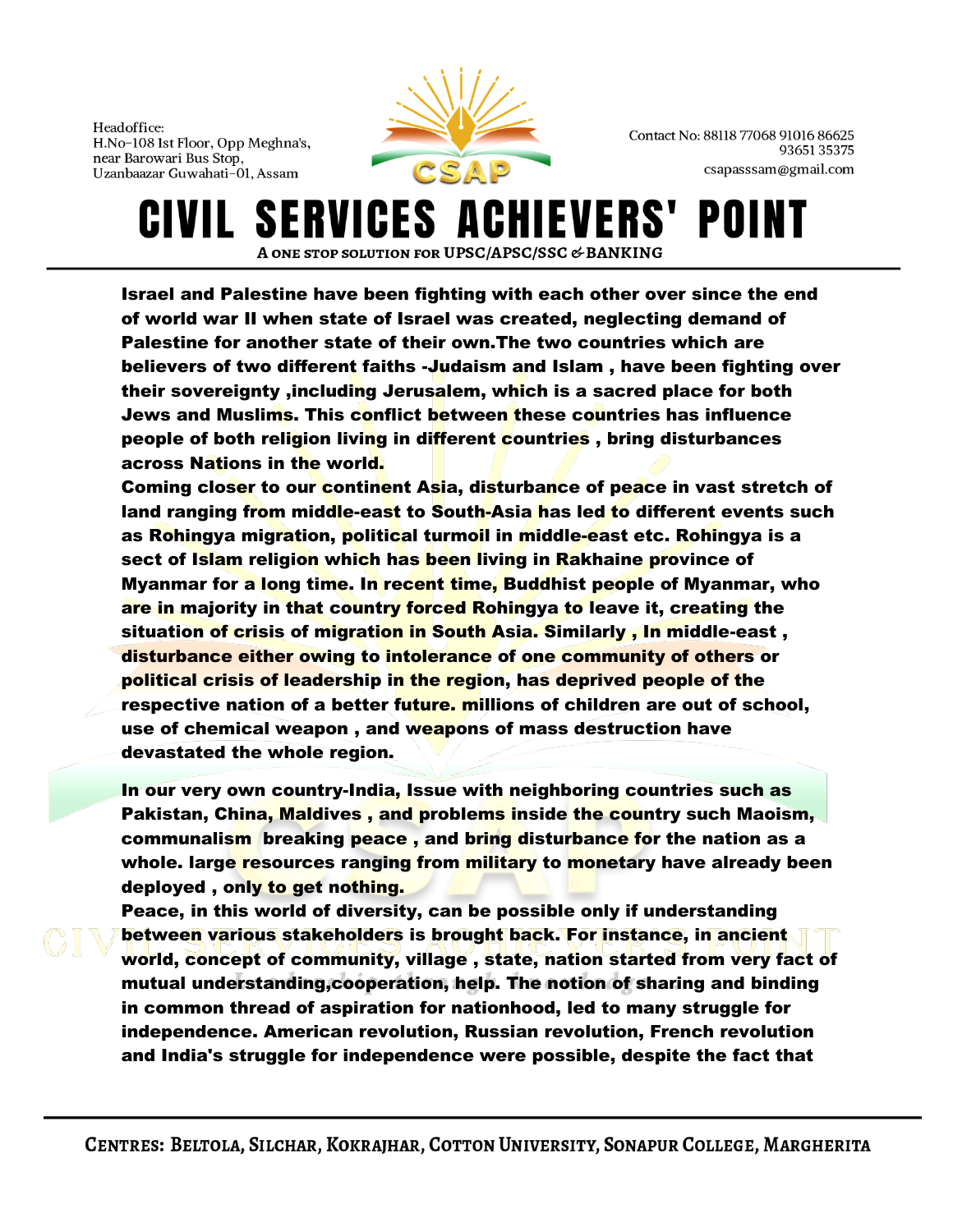

Contact No: 88118 77068 91016 86625 9365135375 csapasssam@gmail.com

### IVIL SERVICES AO **IEVERS'** POII A ONE STOP SOLUTION FOR UPSC/APSC/SSC & BANKING

the people of these countries are of different faith ,religion, ethnicity, because there was an understanding for a common goal.

The UNOs (united Nation organizations) , conceived in the aftermath of World wars were endeavor to bring back peace through understanding among nations. Mutual understanding and cooperation lead to confidencebuilding ,which subsequently result into peace, brotherhood, getting rid the world of conflict, crisis, disturbances.

In the case of North-Korea too, this applies. Measures such as military exercise between South Korea and USA, economical sanction have tried against North-Korea, but to no avail. It is said that peace can only be brought in this only by talk between North-Korea, South-Korea, Japan, China, Russia, and USA. similarly in other cases also, peace is only possible if understanding is established among different stakeholders.

In the recent case of Rohingya Issue also, the peace can be brought about between the Rhingya and the majority only by bring understanding,which the government of Myanmar is duty-bound of.

Two such issues can be cited for India, and these issues can be solved through understanding, not by military action. The issue of stone pelting in Jammu and Kashmir is there for a long-time. There have been many killing in the state ever since the incident of killing of J&K terrorist. To bring peace in the valley, former intelligence bureau chief Dineshwar Sharma was at last appointed as an interlocutor to talk with different stakeholders. This implies the fact that after decades of military force trying to maintaining peace in the valley, which is not visible as of now, mutual understanding is need of the hour. Similarly, in the case of maoist activity, military action as a weapon for solving the issue has been long tried, but this has resulted in futile exercise , rather understanding and addressing developmental issues , which are the actual cause of this warfare is warranted.

Recent example of Doklam issues is an glowing example of how peace can be brought about only by mutual understanding. confidence-building mechanism , mutual cooperation and understanding is the best solution ever